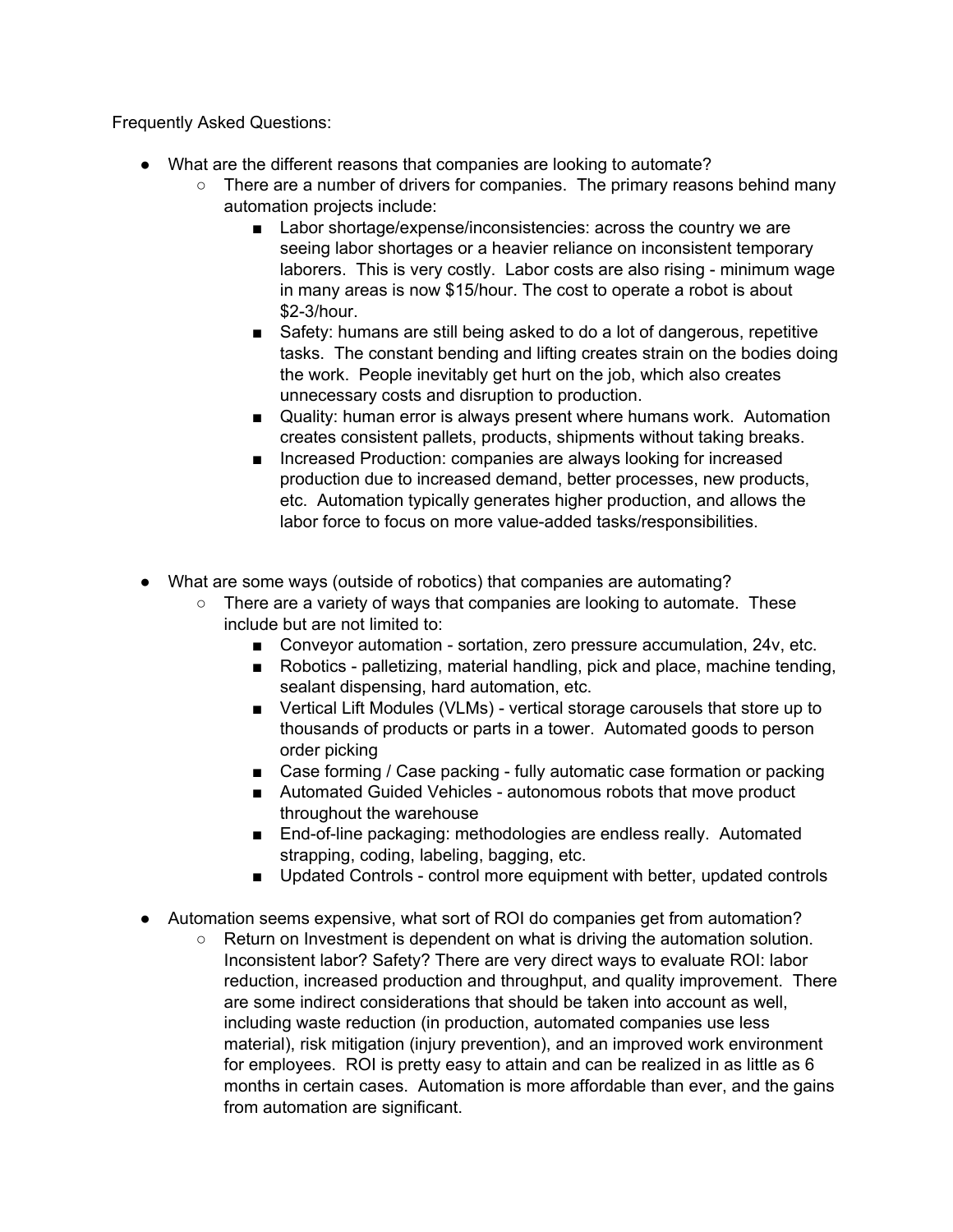- Do I have to spend millions to introduce robotics or automation?
	- $\circ$  No. The dollars involved completely depend on the complexity of the application. That being said, a robotic palletizer, for example, should start around \$200K to \$250K, which is extremely affordable. This should lend itself to an ROI of 1-2 years.
- What are the leads time associated with automation?
	- Completely depends on the project. Robot projects, specifically, tend to have longer lead time ~30-36 weeks is a good bar to set. Conveyor projects can be anywhere from 12-20 weeks. A VLM would typically be ~24 weeks.
- How is my employee base impacted with automation?
	- $\circ$  Front line operators will likely take on new roles. Instead of the repetitive, motion driven tasks they perform throughout the day, they will take on more "supervisory" roles in that they will need to look after the automation cells. This will in turn open them up to focus more on process improvement rather than process tasks. Automation will bring your production to new levels, so employees will likely find themselves taking on more responsibility at the business grows. There is a misperception in the market that robots replace people, but the reality is robots *repurpose* people. Employees get to use more of their brains instead of their bodies.
- What industries benefit from robotic automation?
	- $\circ$  There isnt really a sector that can't benefit from automation. Anywhere a person is handling a product or product is shipping out the door, there is a beneficial opportunity for robots.
- What are the different types of robotic automation?
	- Robotic opportunities are increasingly endless. Bottom line: anywhere a human is moving, storing, or lifting a product is an opportunity for robotics. Palletizing and de-palletizing are bread and butter options. Material handling, machine load/unload, high speed pick and place, sealant dispensing, and welding are all options for robots.
- How can I train my employees to use automation?
	- $\circ$  Prior to implementing a solution, it starts with a discussion. Understand the bottlenecks or pain points people are going through on the floor. It's important for them to know that automation doesn't mean replacing them - again, it's a re-purposing program. It should help everyone involved.
	- Once you have equipment implemented, a good integrator won't leave you hanging. RMH Systems trains all of its customers on the robotic cells. It isn't overly complicated, but it will require a champion or two from the end user. We will invite you offsite to our headquarters for dedicated training.
- We are looking to add our first robot, what's the best way to start?
	- $\circ$  Give RMH a call. We'll walk you through the process. It starts with a dialogue to understand the issues that you are facing and the goals you have for the project.